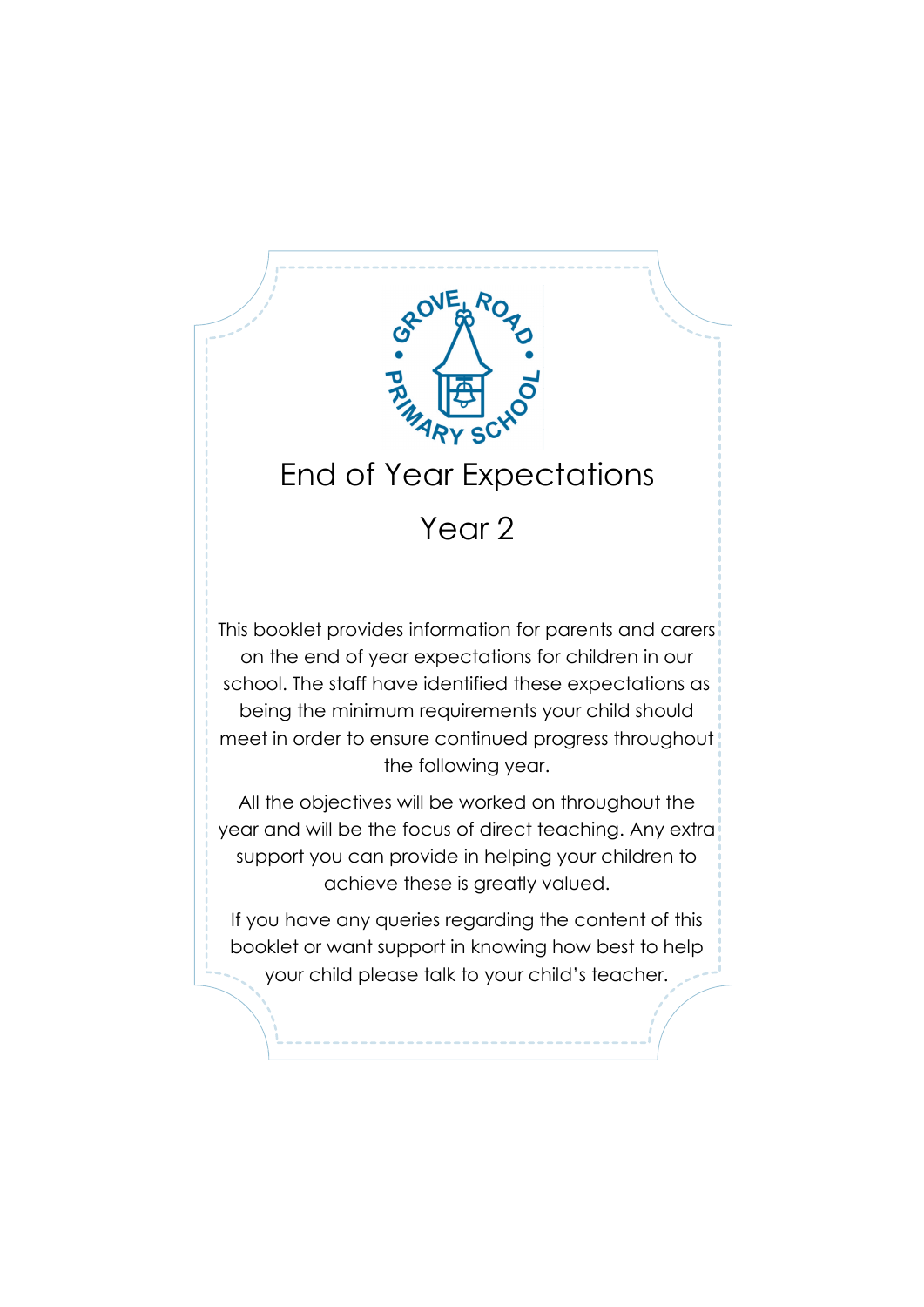

## A Year 2 Speaker



- •I can ask question to get more information and clarify meaning.
- •I can talk in complete sentences.
- •I can decide when I need to use specific vocabulary.
- •I can take turns when talking in pairs or a small group.
- •I am aware that formal and informal situations require different language (beginning).
- •I can retell a story using narrative language and linking words and phrases.
- •I can hold the attention of people I am speaking to by adapting the way I talk.
- •I understand how to speak for different purposes and audiences (beginning).

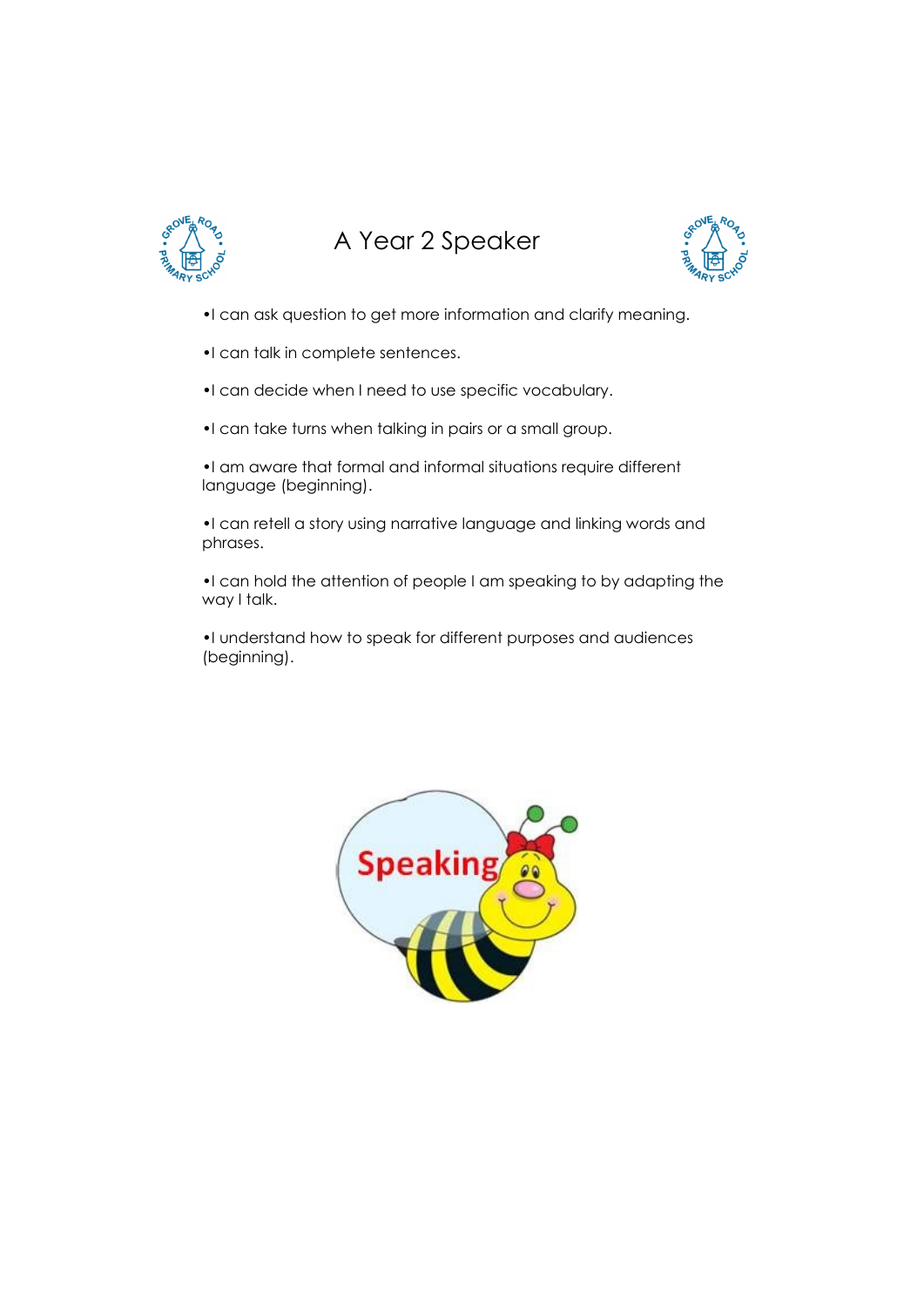

### A Year 2 Reader Word Reading



- •I can decode automatically and fluently.
- •I can blend sounds in words that contain the graphemes we have learnt.
- •I can recognise and read alternative sounds for graphemes.

•I can read accurately words of two or more syllables that contain the same GPCs.

- •I can read words with common suffixes.
- •I can read common exception words.

•I can read and comment on unusual correspondence between grapheme and phoneme.

•I read most words quickly and accurately when I have read them before without sounding out and blending.

•I can read most suitable books accurately, showing fluency and confidence.

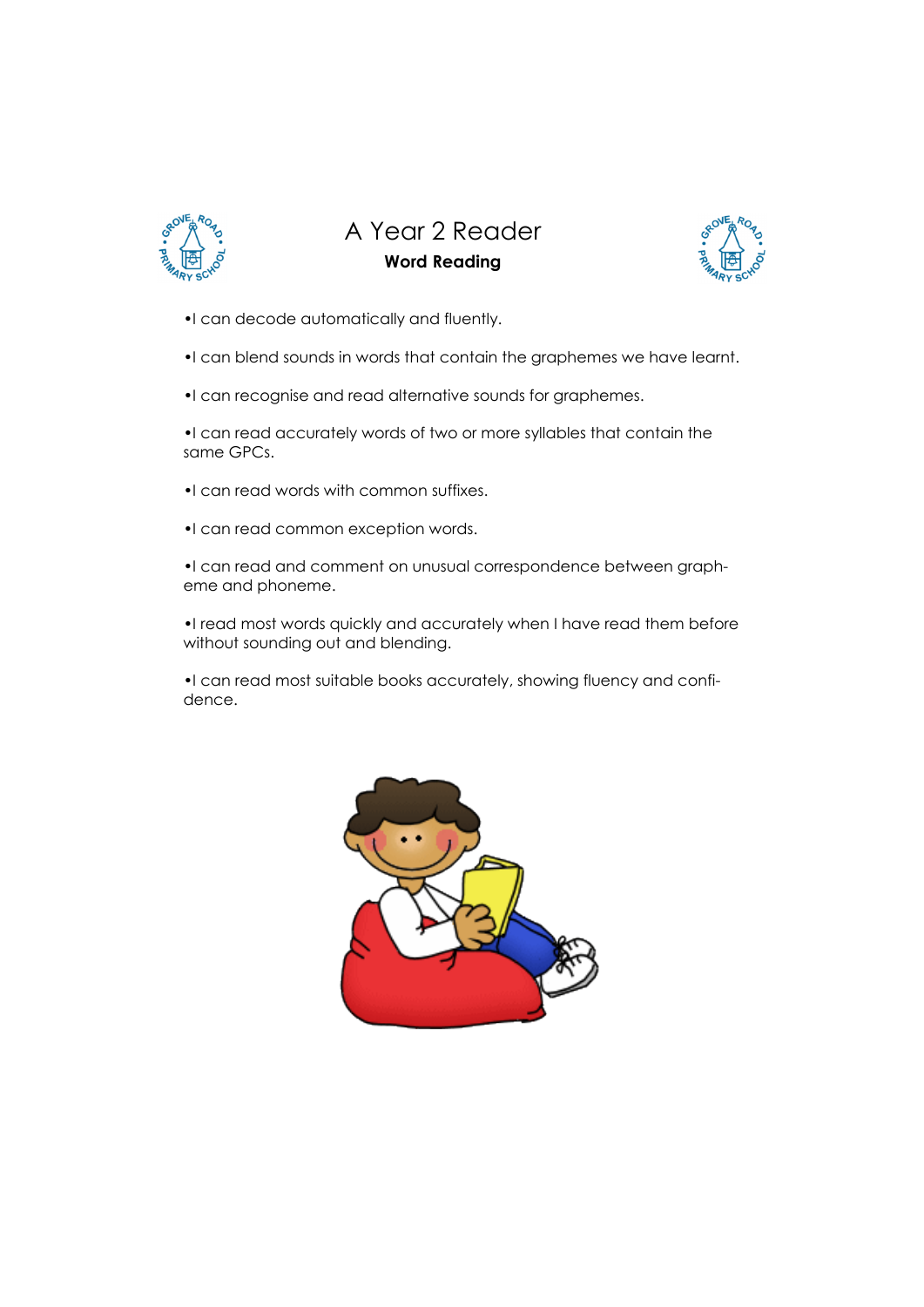

A Year 2 Reader Comprehension



•I can talk about and give an opinion on a range of texts.

•I can discuss the sequence of events in books and how they relate to each other.

•I use prior knowledge, including context and vocabulary, to understand texts.

•I can retell stories, including fairy stories and traditional tales.

•I can read for meaning and check that the text makes sense. I go back and re-read when it does not makes sense.

- •I can find recurring language in stories and poems.
- •I can talk about my favourite words and phrases in stories and poems.
- •I can recite some poems by heart, with appropriate intonation.
- •I can answer and ask questions.
- •I can make predictions based on what I have read.
- •I can draw (simple) inferences from illustrations, events, characters' actions and speech.

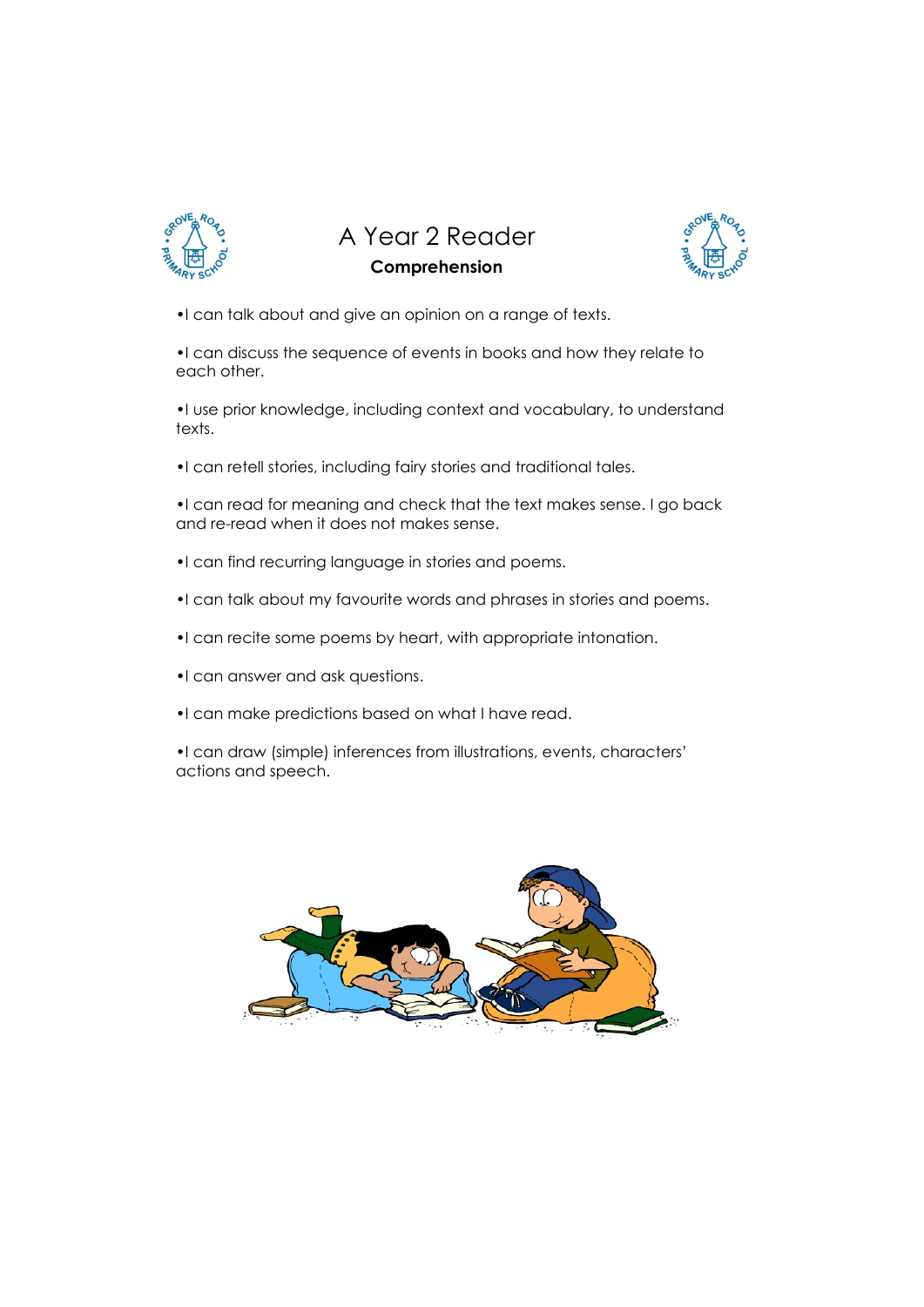

A Year 2 Writer **Transcription** 



#### Spelling

•I can segment spoken words into phonemes and record these as graphemes.

•I can spell words with alternatives spellings, including a few common homophones.

•I can spell longer words using suffixes such as 'ment', 'ness', 'ful', 'less', 'ly'.

•I can use my knowledge of alternative phonemes to narrow down possibilities for accurate spelling.

•I can identify phonemes in unfamiliar words and use syllables to divide words.

#### **Handwriting**

•I can form lower-case letters of the correct size relative to one another.

•I can begin to use some of the diagonal and horizontal strokes needed to join letters.

•I show that I know which letters are best left unjoined.

•I use capital letters and digits of the correct size, orientation and relationship to one another and to lower case letters.

#### Composition

I can write narratives about personal experiences and those of others, both real and fictional.

I can write for different purposes, including real events.

 $\cdot$ I can plan and discuss the content of writing and record my ideas.

I am able to orally rehearse structured sentences or sequences of sentences.

I can evaluate my own writing independently, with friends and with an adult.

I can proof-read to check for errors in spelling, grammar and punctuation.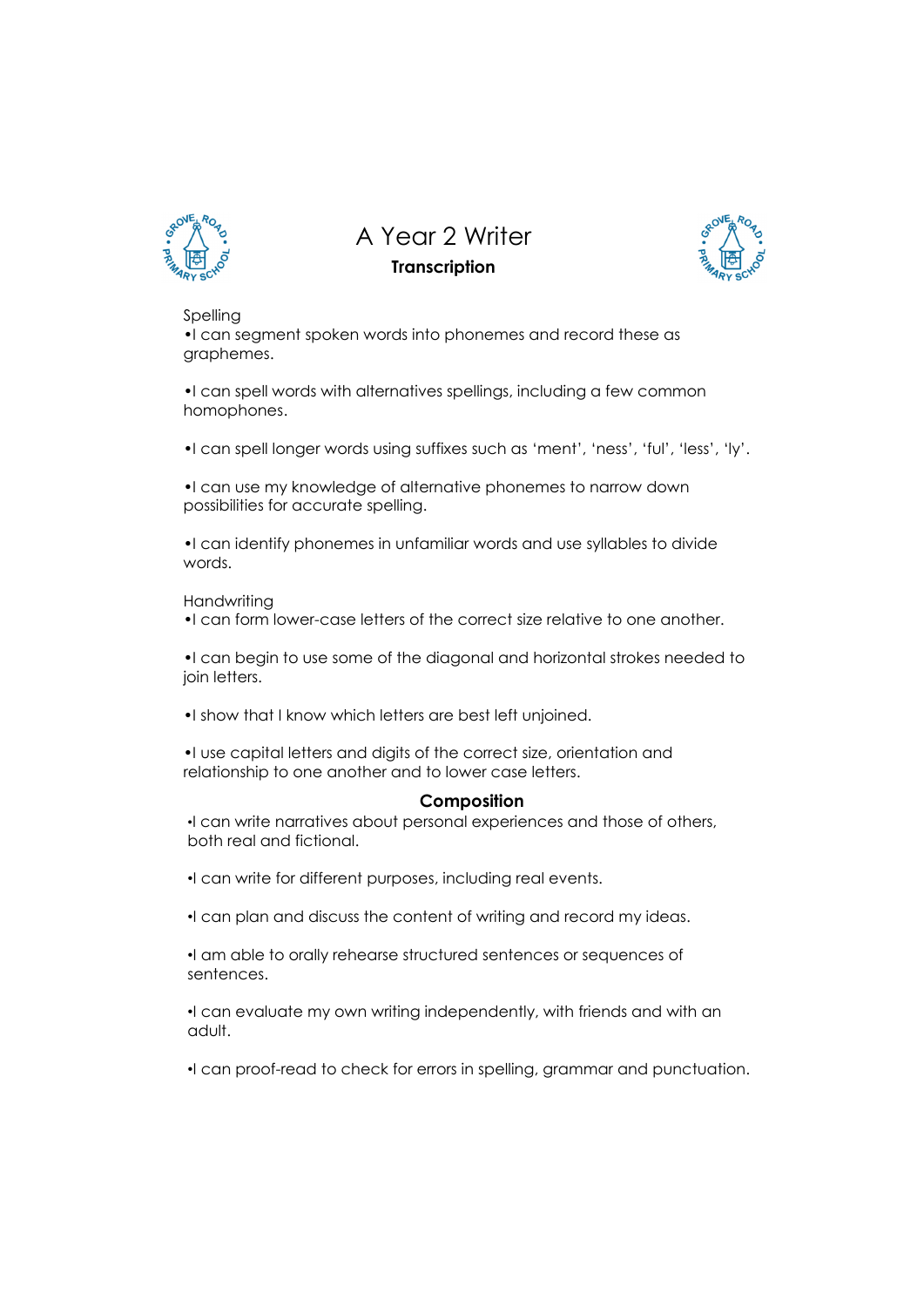

A Year 2 Writer

### Grammar and Punctuation



Sentence structure

•I can use subordination and co-ordination.

•I can use expanded noun phrases.

•I can say how the grammatical patterns in a sentence indicate its function.

Text structure

- •I consistently use the present tense and past tense correctly.
- •I can use the progressive forms of verbs in the present and past tense.

#### **Punctuation**

•I use capital letters for names of people, places, day of the week and the personal pronoun 'I'.

- •I correctly use question marks and exclamation marks.
- •I can use commas to separate items in a list.
- •I can use apostrophes to show where letters are missing and to mark singular possession in nouns.

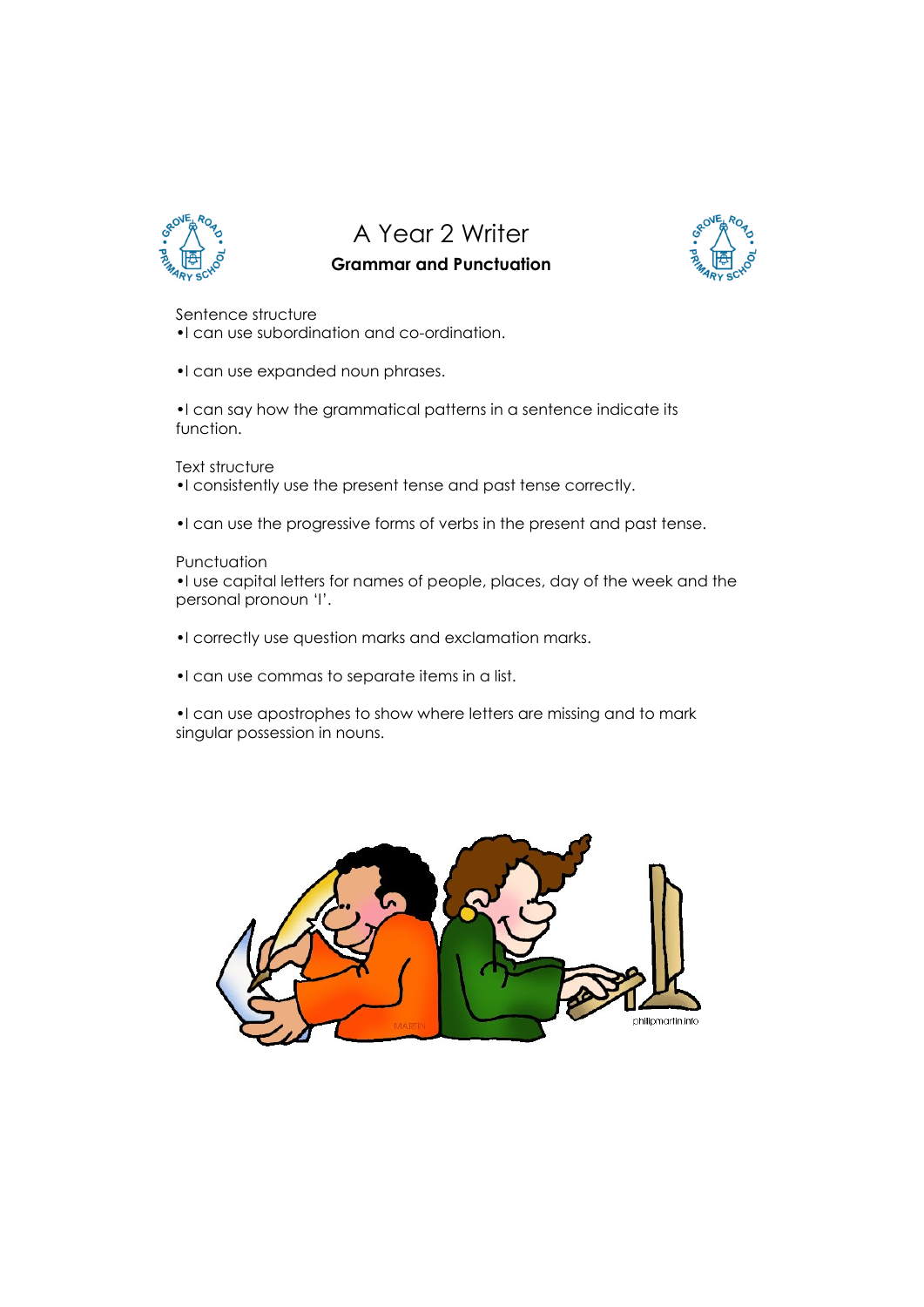

A Year 2 Mathematician Number



- •I can read and write all numbers to at least 100 in numerals and words.
- •I recognise odd and even numbers to 100.
- •I can count in steps of 2, 3 and 5 from 0.

•I recognise and can define the place value of each digit in a 2 digit number.

•I can compare and order numbers from 0 to 100 using the < > and = signs.

•I can name the fractions 1/3, 1/4, 1/2 and 3/4 and can find fractional values of shapes, lengths and numbers.

•I can recall and use multiplication and division facts for the 2, 5 and 10x tables.

- •I can add and subtract a 2-digit number and ones.
- •I can add and subtract a 2-digit number and tens.
- •I can add and subtract two 2-digit numbers.
- •I can add three 1-digit numbers.
- •I can solve problems involving addition and subtraction.

•I understand and can use commutativity in relation to addition, subtraction, multiplication and division.